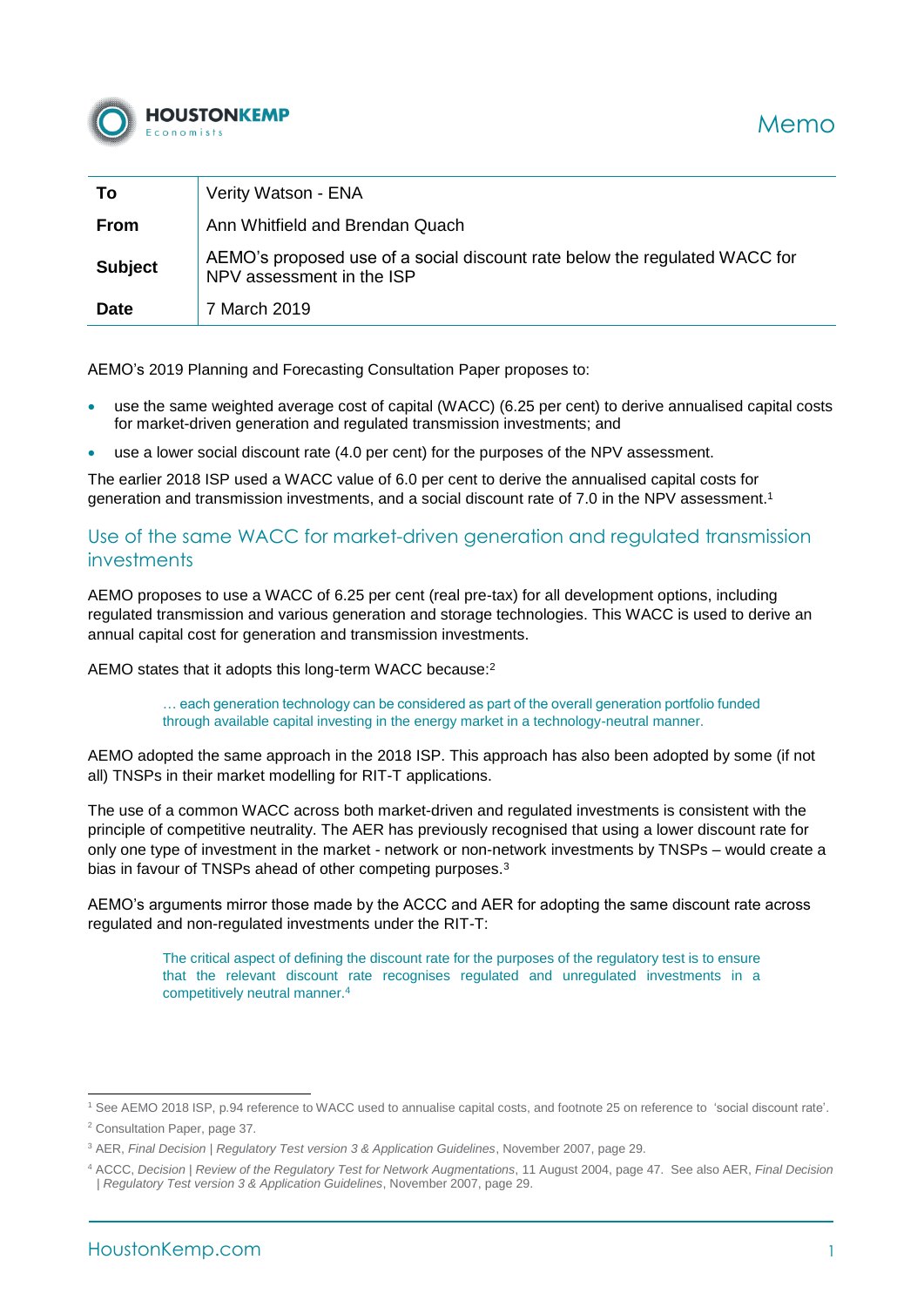

## Use of a different discount rate for the NPV assessment to the WACC used to determine the annual cost of network and generation developments.

AEMO is proposing to use a discount rate for the NPV analysis that differs to the WACC used in determining the annual cost of different development options, and which is *below* the regulated WACC (which forms the 'lower bound' of the discount rate used in the NPV analysis in the RIT-T assessment).

This approach risks leading to non-intuitive outcomes, as it results in the NPV of the annual cost stream being *above* the initial cost of the investment.

This issue is illustrated by the following simplified example:

- a single investment of \$1,000 at the start of the period, with an economic life of 10 years;
- no operating or maintenance costs;
- zero inflation; and
- straight line depreciation.

[Table 1](#page-1-0) presents the annual costs of this investment (derived on the basis of AEMO's proposed 6.25 per cent WACC), and then calculates the NPV of these annual costs using the same WACC (6.25 per cent) and also a lower social discount rate (4 per cent).

|                                        | <b>NPV</b> | Year 1  | Year 2 | Year 3 | Year 4 | Year 5 | Year 6 | Year 7 | Year 8 |       | Year 9 Year 10 |
|----------------------------------------|------------|---------|--------|--------|--------|--------|--------|--------|--------|-------|----------------|
| Opening RAB                            |            | 1.000.0 | 900.0  | 800.0  | 700.0  | 600.0  | 500.0  | 400.0  | 300.0  | 200.0 | 100.0          |
| Depreciation                           |            | 100.0   | 100.0  | 100.0  | 100.0  | 100.0  | 100.0  | 100.0  | 100.0  | 100.0 | 100.0          |
| Return on investment                   |            | 62.5    | 56.3   | 50.0   | 43.8   | 37.5   | 31.3   | 25.0   | 18.8   | 12.5  | 6.3            |
| Annual cost                            |            | 162.5   | 156.3  | 150.0  | 143.8  | 137.5  | 131.3  | 125.0  | 118.8  | 112.5 | 106.3          |
| NPV of annual costs (4%)               | 1.106.3    |         |        |        |        |        |        |        |        |       |                |
| 1.000.0<br>NPV of annual costs (6.25%) |            |         |        |        |        |        |        |        |        |       |                |

### <span id="page-1-0"></span>Table 1: Annual costs and NPV under different discount rate

The table shows that adopting the same WACC as the discount rate for the NPV analysis results in the NPV of the \$1,000 investment being equal to \$1,000.

However, applying what we understand to be AEMO's proposed approach of using the WACC to calculate the annual costs of an investment and then applying a lower social discount in the NPV assessment, results in the NPV of the initial \$1,000 investment being calculated as \$1,106.30. That is, AEMO's proposed methodology overstates the cost of the investment option in present value terms (ie, the \$1,000 investment at the start of the period has a NPV of more than \$1,000, which is counter intuitive).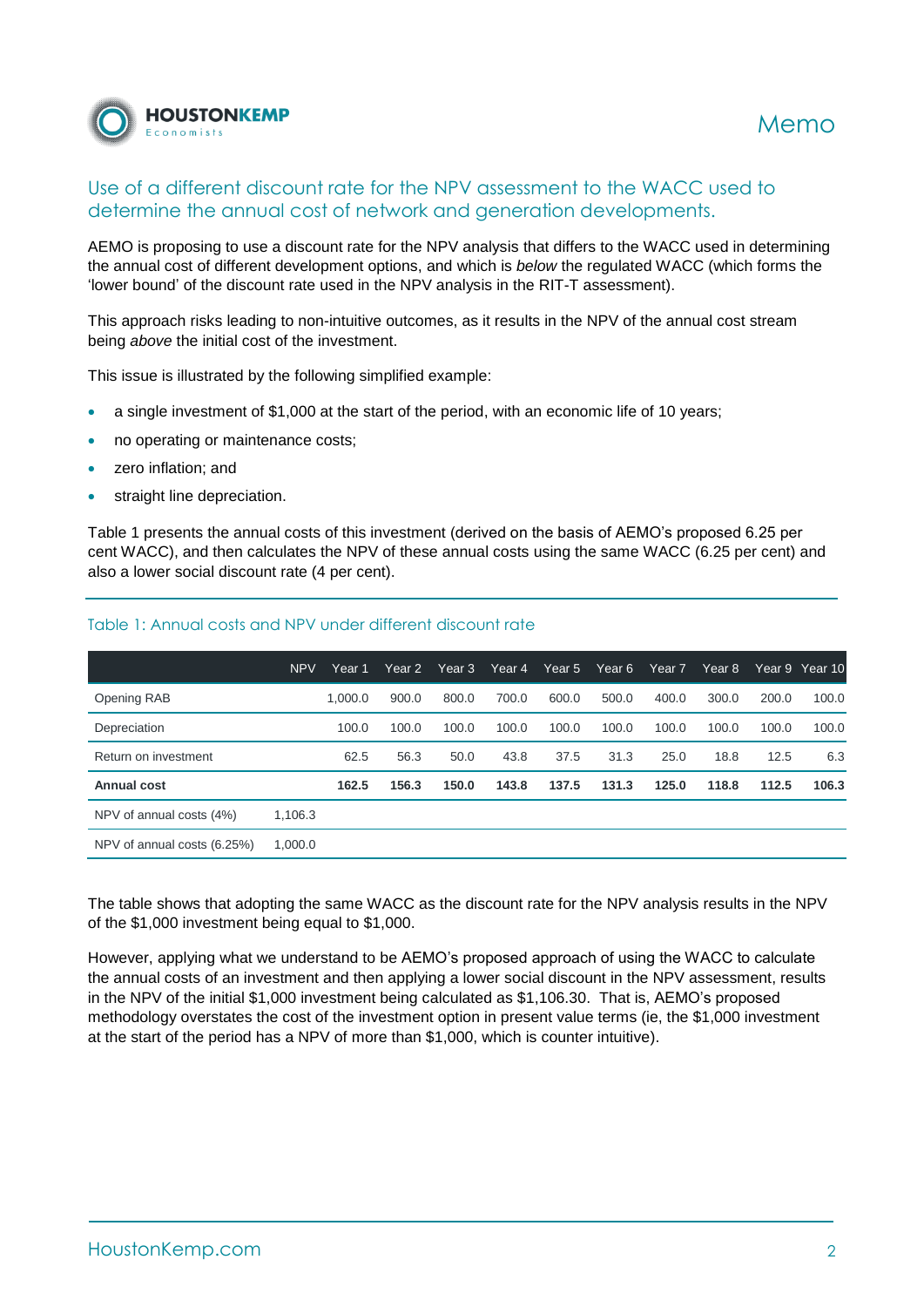

# Implications of using a different discount rate for the NPV assessment in the ISP compared to that used in the RIT-T

The RIT-T requires a commercial discount rate to be used in the NPV calculation, together with sensitivity analysis that uses the regulated WACC as the lower bound. The regulated WACC is above the social discount rate that AEMO is proposing to use.

This higher discount rate required under the RIT-T has the potential to result in investments found to form part of the optimal ISP network development path, not being found to pass a subsequent RIT-T.

- AEMO's ISP assessment may find some investments to have a positive market benefit, but TNSPs assessing the same project under the RIT-T may find a negative market benefit;
- AEMO's ISP assessment may find a particular investment option to have the highest positive net market benefit, but the TNSP's assessment under the RIT-T could find another option has a higher net market benefit.

Annex A presents an example to illustrate the potential for different outcomes to emerge from the ISP and subsequent RIT-T assessments.

# Use of a Social Discount Rate vs the WACC for the NPV assessment

AEMO argues for the adoption of a social discount rate for the NPV assessment because:<sup>5</sup>

- it reflects the value society places on the present versus the future– the opportunity cost associated with consumption versus investment; and
- it has a lower risk premium than commercial investments.

In our opinion, these arguments are misplaced.

Investments in generation and transmission are predominately funded by private investors. These investments involve a degree of risk (evidenced by regulators setting rates of return above the risk-free rate and the observation of a debt risk premium on debt issued by the electricity sector).

Adopting a social discount rate will result in a misallocation of capital as it ignores the risk adjusted opportunity costs of these investments.

Consistent with this view, we note that the AER has previously explicitly considered whether the discount rate used to calculate NPVs for the purposes of the RIT-T should be below the regulatory WACC. It concluded that:<sup>6</sup>

> [..] neither private investors nor consumers have access to a social discount rate when making their own borrowing and spending decisions. Using a social discount rate for only one type of investment in the market - investment in the network or non-network options – would create a bias in favour of investment by TNSPs ahead of all other competing purposes. Specifically, it could mean that NSPs systematically pre-empt investment by actual and prospective participants.

We therefore consider that the discount used in the ISP assessment and in the RIT-T assessment should be the same, and in both cases should be a commercial discount rate.

1

<sup>5</sup> Consultation Paper, page 38.

<sup>6</sup> AER, *Final Decision | Regulatory Test version 3 & Application Guidelines*, November 2007, page 29.